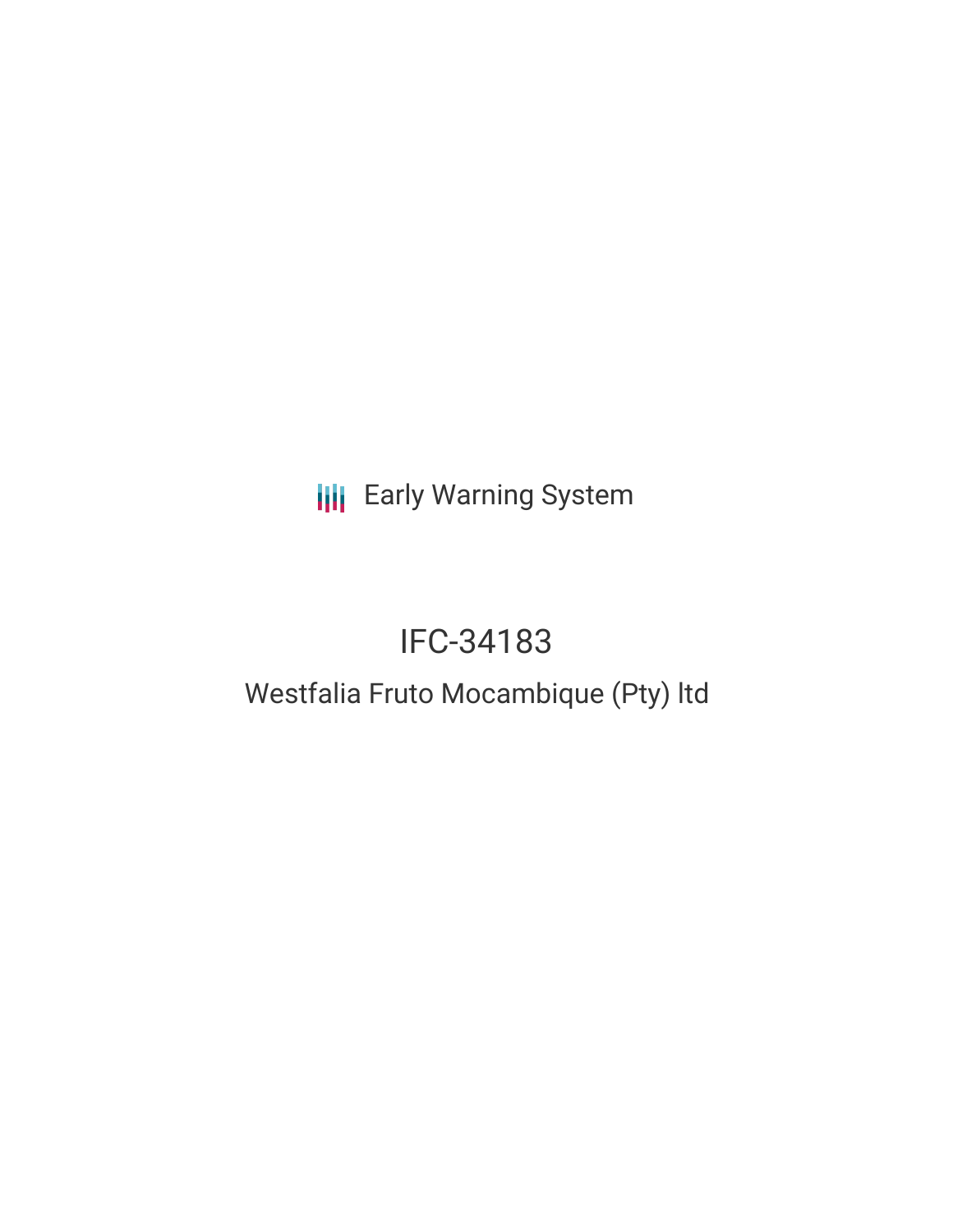

## **Quick Facts**

| <b>Countries</b>                | Mozambique, South Africa                                    |  |  |  |
|---------------------------------|-------------------------------------------------------------|--|--|--|
| <b>Financial Institutions</b>   | International Finance Corporation (IFC)                     |  |  |  |
| <b>Status</b>                   | Active                                                      |  |  |  |
| <b>Bank Risk Rating</b>         | B                                                           |  |  |  |
| <b>Voting Date</b>              | 2014-03-25                                                  |  |  |  |
| <b>Borrower</b>                 | Westfalia Fruto Mozambique Ltda                             |  |  |  |
| <b>Sectors</b>                  | Agriculture and Forestry                                    |  |  |  |
| <b>Potential Rights Impacts</b> | Healthy Environment, Housing & Property, Labor & Livelihood |  |  |  |
| Investment Type(s)              | Loan                                                        |  |  |  |
| <b>Investment Amount (USD)</b>  | $$4.10$ million                                             |  |  |  |
| <b>Project Cost (USD)</b>       | $$10.50$ million                                            |  |  |  |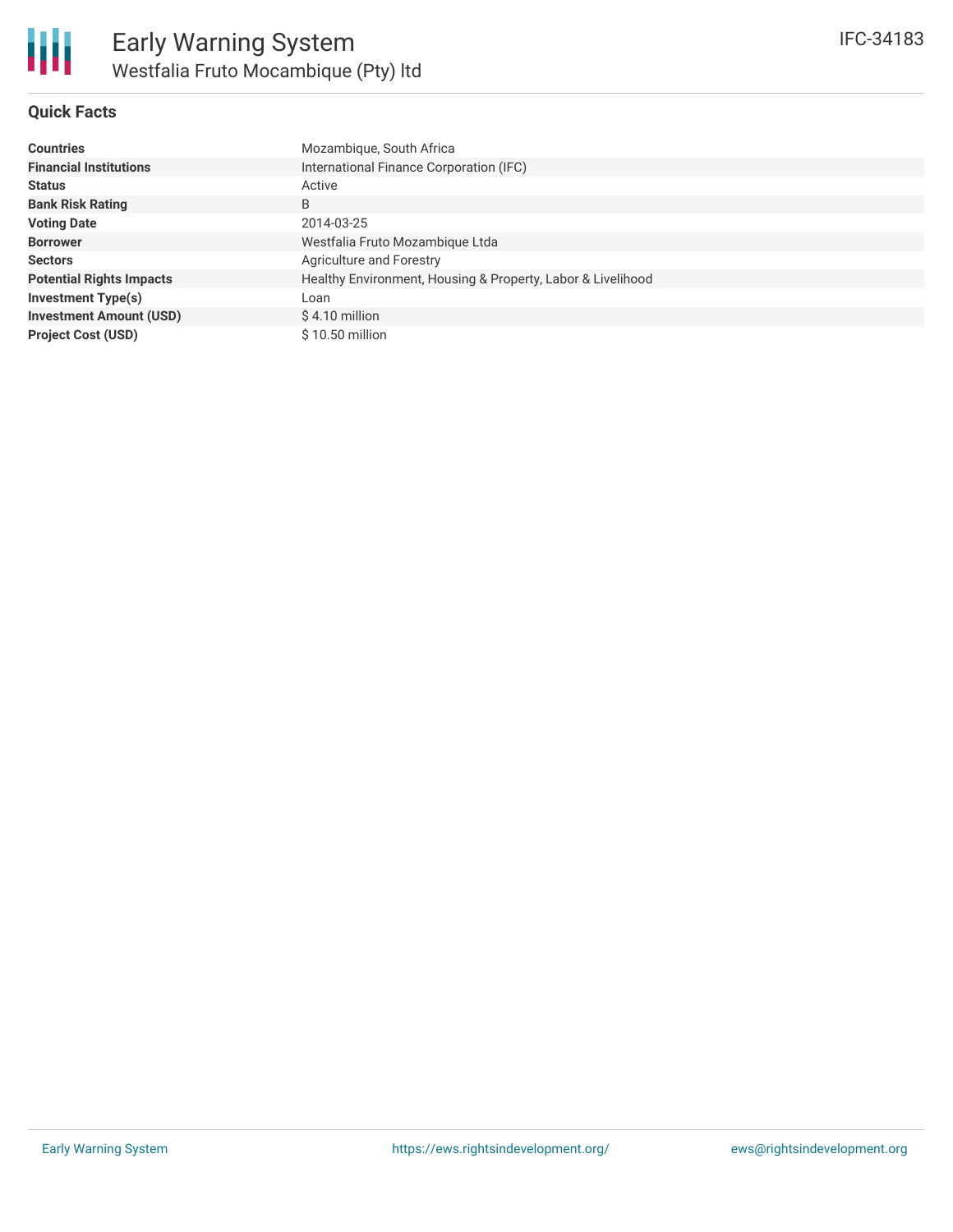

## **Project Description**

The project will involve a loan to Westfalia Mozambique to establish a 200 hectare avocado orchard and associated pack house near the city of Chimoio in the Gondola district of Manica Province, in the Beira Corridor of Mozambique. Additional capacity will also be established within the same packhouse to serve an estimated 200 local litchi fruit farmers, providing them with access to export markets and other third parties fruit.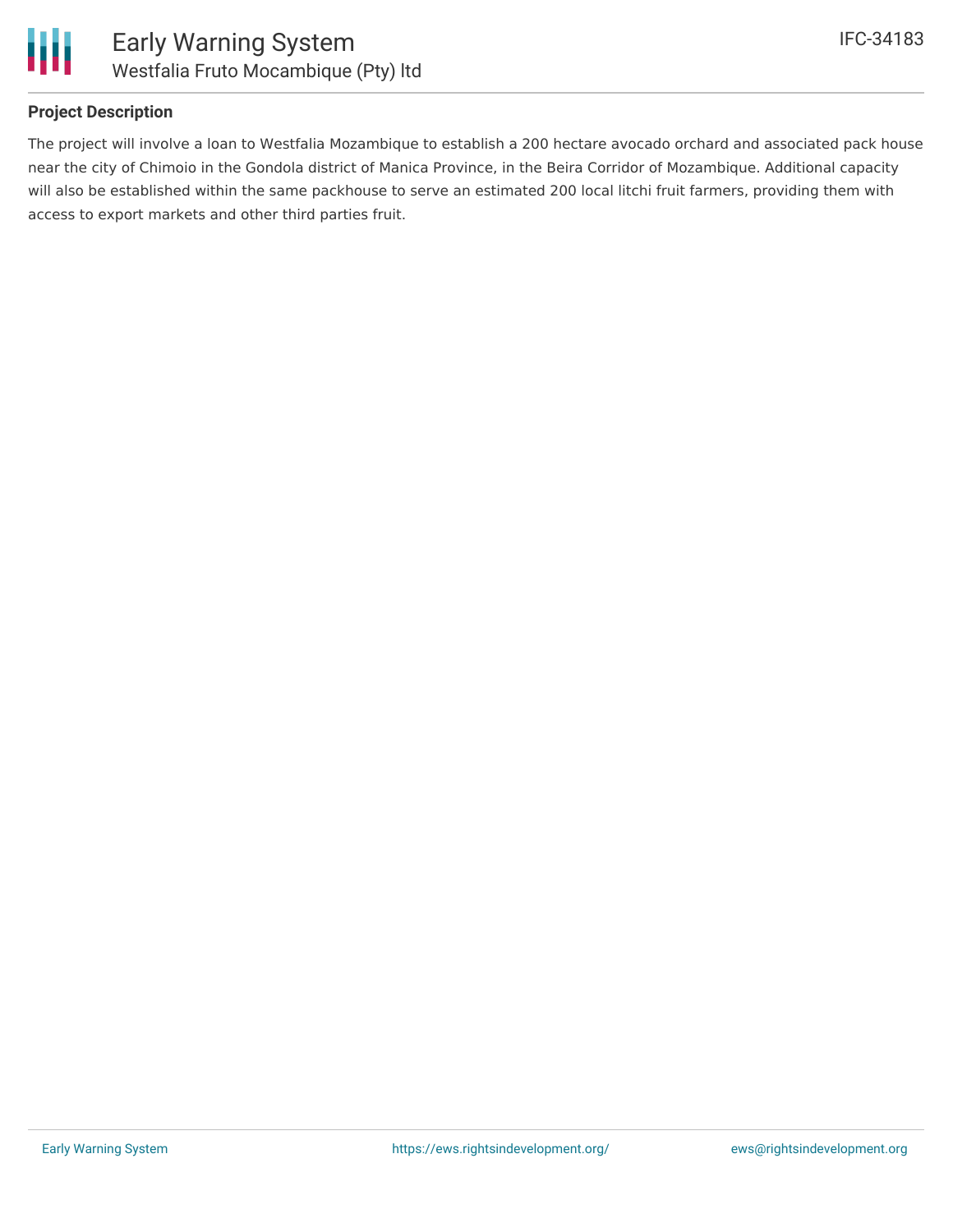## **Risk Assessment: CATEGORIZATION**

The IFC states that this is a category B project "because the limited number of specific environmental and social impacts which it may result in can be avoided or mitigated by adhering to generally recognized performance standards, environmental, health and safety (EHS) general or design criteria." IFC notes that key environmental and social risks associated with this investment are: (i) land acquisition and involuntary resettlement (ii) labor and working conditions including child labor across litchi suppliers, (iii) irrigation and water use and efficiency, (iv) soil erosion and conservation, (iv) environmental, occupational health and safety, food safety and social (including labor) management systems and related procedures for the farm operations and processing unit, including environmental health and safety organizational structure and internal technical capacity for effective implementation, monitoring and reporting of the Company's environmental health and safety management system; and (v) adherence to Mozambique labor law, working conditions, standards and risk prevention and management, including employees (permanent and casual), contractors and nearby communities.

## **APPLICABLE SOCIAL AND ENVIRONMENTAL STANDARDS**

The following analysis is based on the initial E&S risk assessment conducted by Westfalia in order to determine if the project site was appropriate. The scope of review included a preliminary assessment of soil fertility, availability of water resources, basic infrastructure, land rights, land title and land disputes, labor aspects, site history and basic impacts of proposed enterprises on adjacent stock/crops and environment.

IFC documentation states that Westfalia "will conduct a more detailed environmental and social impact assessment covering all potential impacts from its activities, which will include a project description and exploration plan, site location and impacts to local biodiversity, more comprehensive water use plan including water extraction, storage, and efficiency (through implementation of drip irrigation technology), supply chain, land tenure risk assessment and associated social compensation in case of physical/economic displacement."

The Project triggers the following IFC Performance Standards:

- PS 1 Assessment and Management of Environmental and Social Risks and Impacts
- PS 2 Labor and working conditions
- PS 3 Resource Efficiency and Pollution Prevention
- PS 4 Community Health, Safety and Security
- PS 5 Land Acquisition and Involuntary Resettlement
- PS 6 Biodiversity Conservation and Sustainable Management of Living Natural Resource

Source: IFC documentation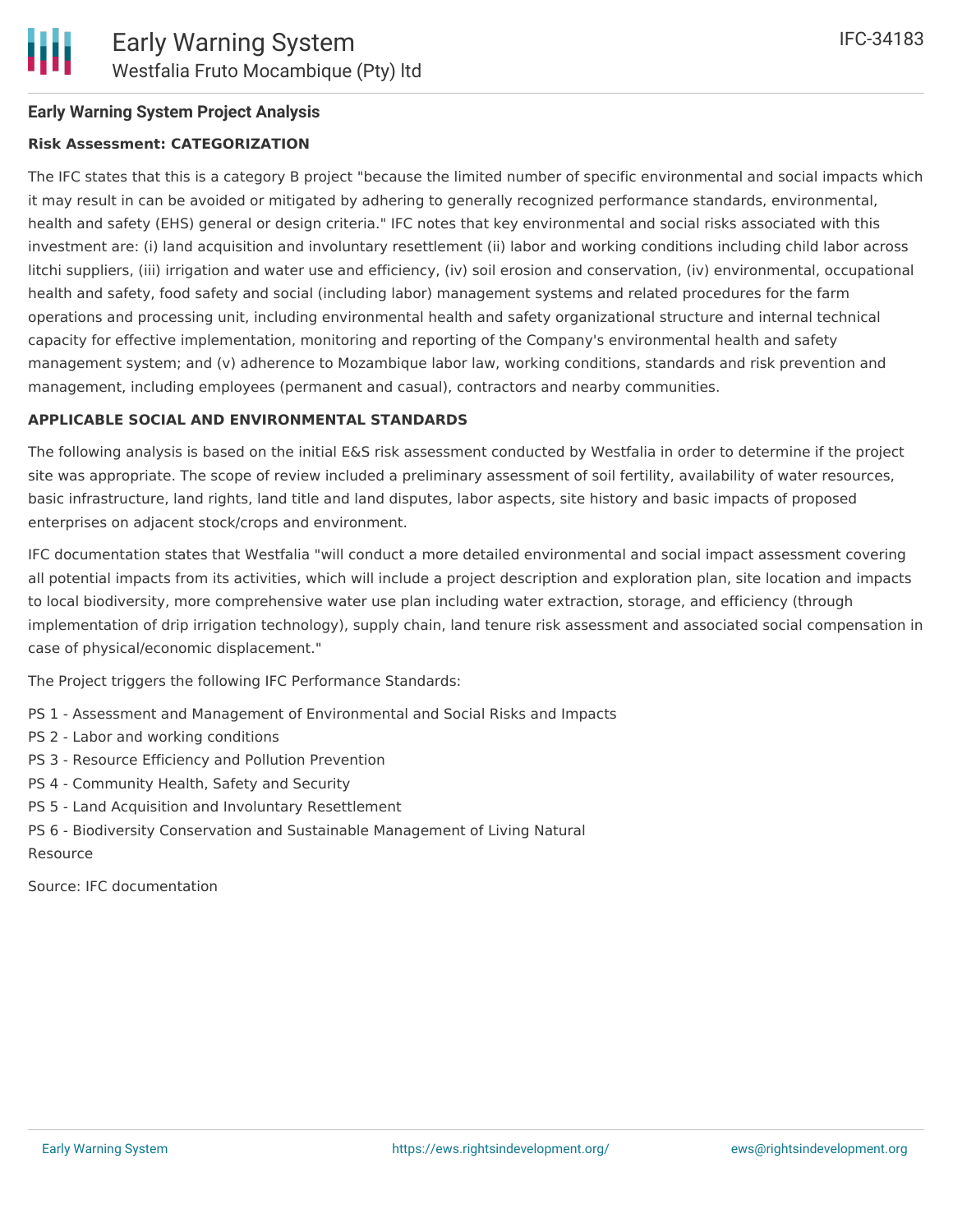

## **People Affected By This Project**

## **ENVIRONMENTAL AND HUMAN RIGHTS RISK ASSESSMENT**

#### **Labor Rights**

The farm will employ 40 permanent workers to manage the farm, while during the harvest period (2 months), and will require 400 additional temporary workers for seasonal and harvesting operations. The IFC recognizes that "child labor remains a problem in Mozambique. Although the law prohibits forced and bonded labor by children, it is a common problem, especially in rural areas. Children, including those under age 15, commonly work on family farms in seasonal harvests and on commercial plantations harvesting cotton, tobacco, or tea and are paid on a piecework basis rather than for an hourly minimum wage. Trade unions indicated that in the northern provinces of Zambezia, Nampula, and Cabo Delgado, adults hired to work in tobacco, cotton, cashew, and coconut plantations routinely had their children work also to increase their income. These children worked long hours and were prevented from attending school." While litchi and avocado production are not explicitly mentioned in formal child labor reports, the IFC notes, this is in part because of the small size of this business in Mozambique, and "it does not mean they are not exposed to the same risks as other commercial crops are facing, especially considering it is a labor intensive activity."

The IFC further notes that, according to the Human Rights Country Report from US State Department, of child labor provisions "is very limited, especially outside the capital where a majority of the abuses occurs, and there are no mechanisms in place for submitting complaints about hazardous and forced child labor." IFC pledges that Westfalia will conduct harvesting operations at its litchi suppliers, using its own staff, thereby minimizing the risk of use of child labor across supply chain. Going forward, Westfalia has also agreed to develop a specific operational procedure for its supply chain that requires suppliers to commit in not using child/forced labor and in not converting natural habitats into fruit production.

IFC documentation states that Hans Merensky Holdings has a formal internal grievance procedure, as a part of its general human resources policy and includes periodical communication with workers' committees, a grievance form and an external phone line to raise complaints regarding the code of ethics. The Westfalia project will be part of this system.

The following questions may be relevant in determining whether you or your community has suffered a violation of labor rights due to the construction or operation of Westfalia's agribusiness:

- Are children under the age of 15 working in this industry?
- Do you have reasons to believe that children could be recruited and employed in the context of the planned Westfalia project?
- Is forced labor a problem in this industry?
- Do you have options (legal or otherwise) if children under the age of 15 have been recruited and employed in the project?
- Do you have options (legal or otherwise) if children under the age of 18 have been recruited and employed to work in dangerous jobs or at night?

Sources: IFC documentation; 2011 Findings on the Worst Forms of Child Labor

#### **Right to Property and Adequate Housing**

IFC documentation states: "According to Mozambique legislation, land is owned by the State and cannot be sold, otherwise disposed of or encumbered. Nevertheless, the law provides land use rights known as 'the use and enjoyment of land right' known as a DUAT. Foreigners may be a DUAT holder provided they have an approved investment project. Acquisition of a DUAT is proven through a title deed. DUAT for economic activities are conditional to a business plan approved by local authorities. A buyer of a rural property can only secure the land by an application to the authorities, for their approval of the transfer. However, if a land use rights are acquired by a company, the effective right of the company and the land can be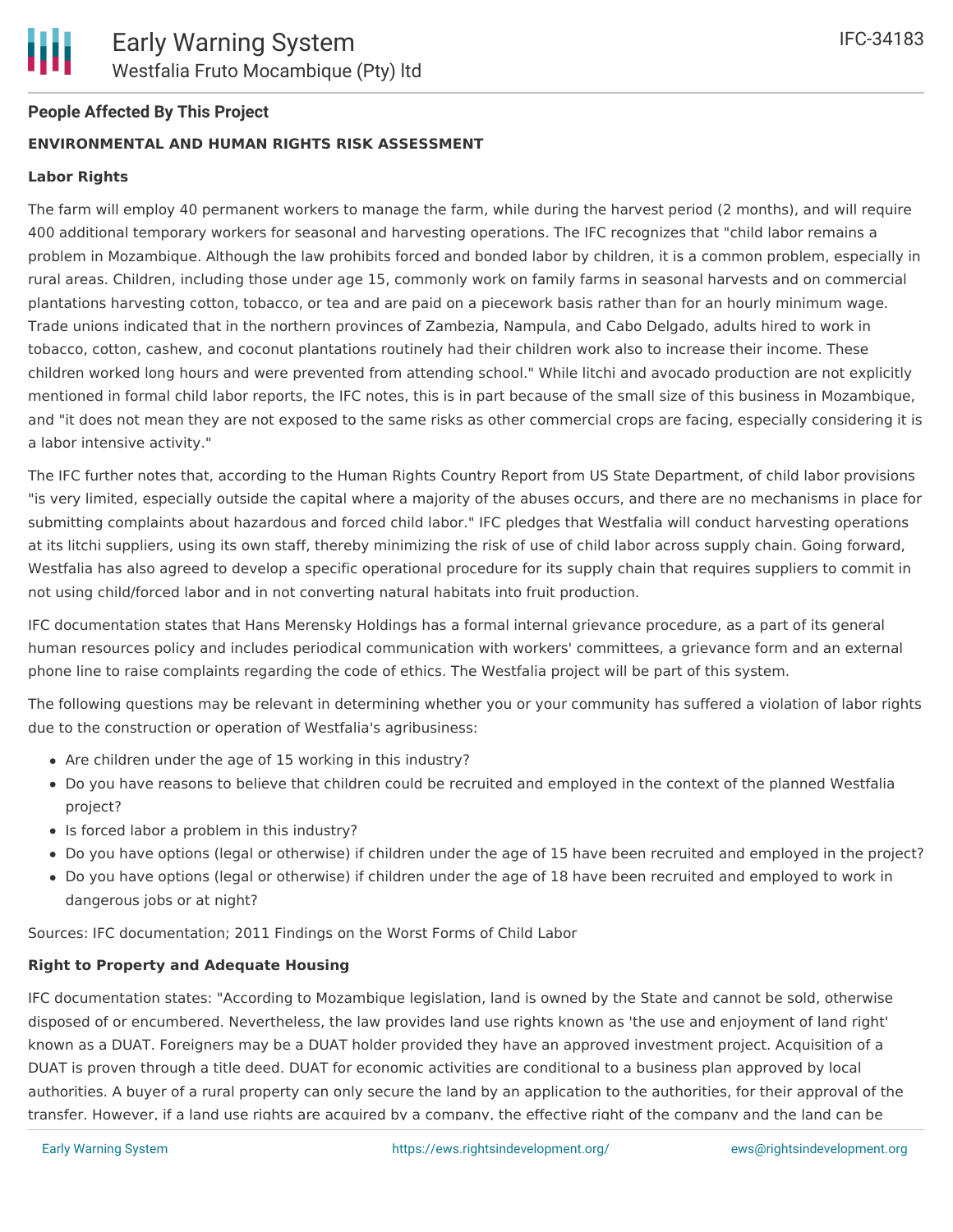## **Investment Description**

• International Finance Corporation (IFC)

Although the total Project cost is estimated at US\$10.5 million, IFC's proposed investment comprises a senior A Loan to the company of up to EUR 3.1 million (approximately US\$ 4.1 million). A portion of the A Loan may be mobilized through the Global Agriculture and Food Security Program. That portion would finance the construction of the packhouse with capacity sufficient to handle fruit from the neighboring smallholder farmers.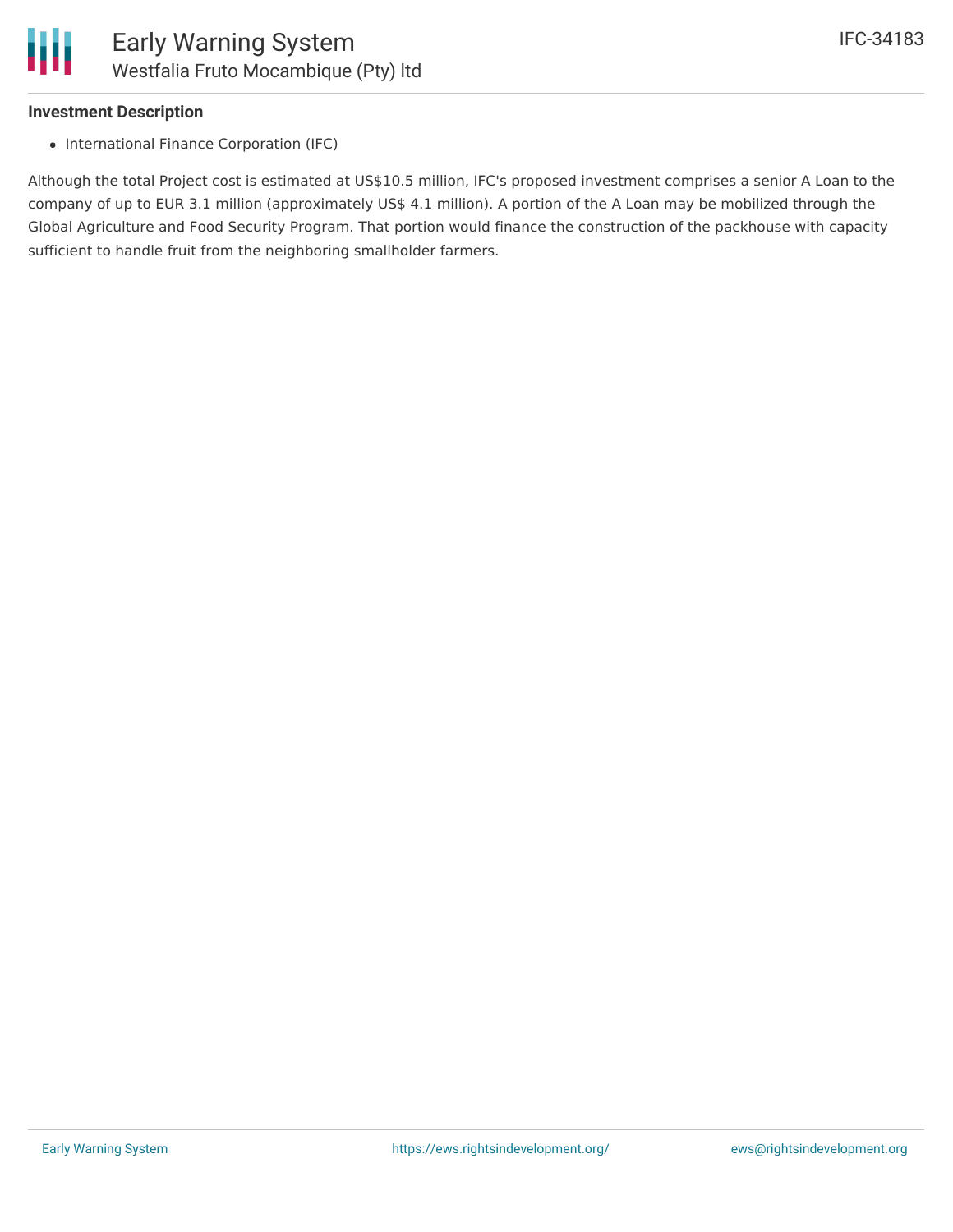

## **Private Actors Description**

Westfalia Fruto Mocambique Ltda will be majority-owned (75%) by Hans Merensky Holdings ("HMH"), a South African fruit producer, exporter, trader and distributor known under its Westfalia trademark, also involved in timber production and processing under the Merensky brand. HMH is South Africa's largest avocado producer and exporter, and Europe's largest avocado importer. HMH is an IFC investee company since December 2012.

AgDevco will be a minority shareholder (25%) in WM. AgDevCo is a social impact investor and agribusiness project developer with a strong presence in Central Mozambique, across 17 ongoing projects. AgDevCo will provide debt and equity funding and use its experience in small agribusiness development in Mozambique to support the Company in engaging with local farmers.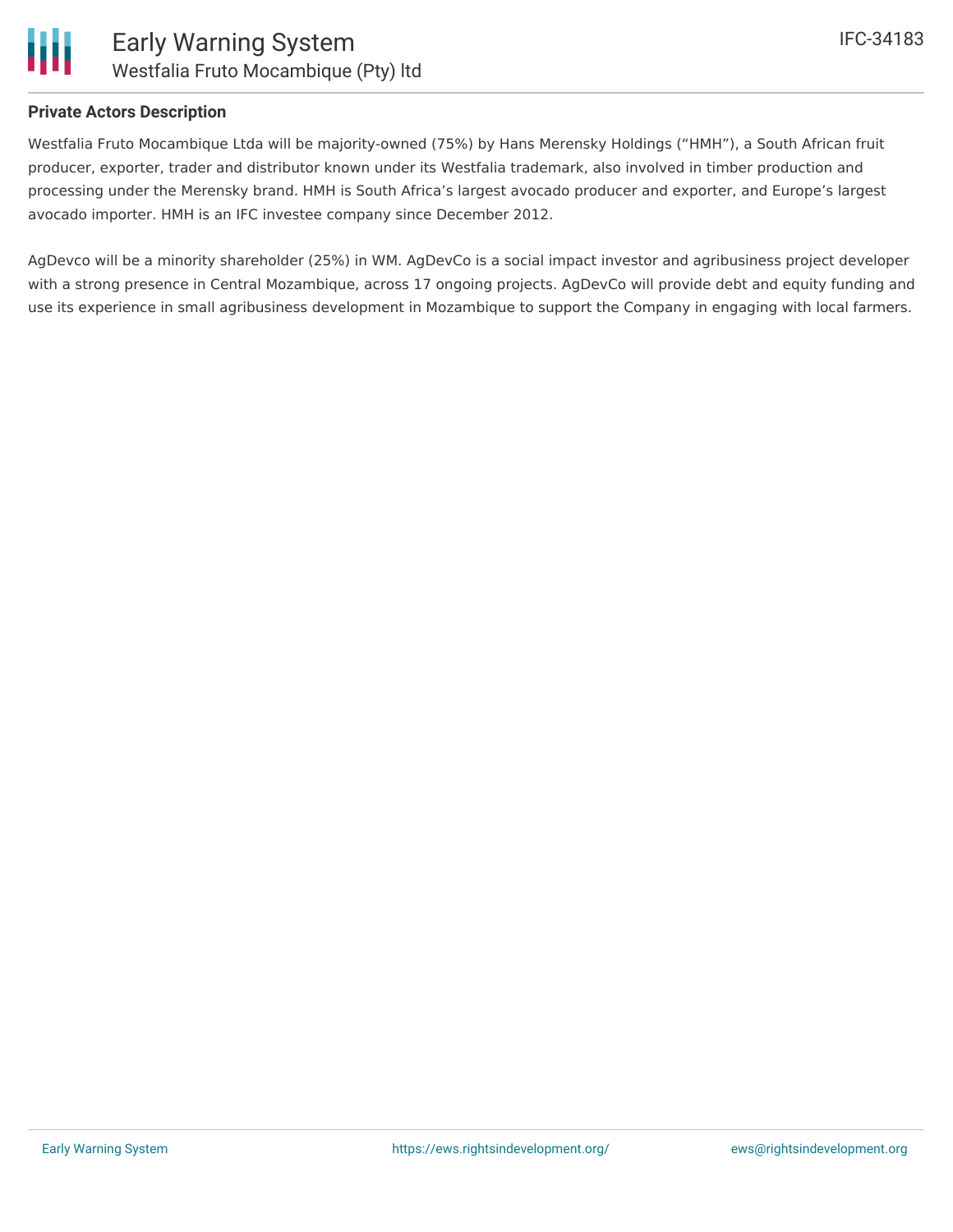

| <b>Private Actor 1</b>   | <b>Private Actor</b><br>Role | <b>Private Actor</b><br>1 Sector | <b>Relation</b>          | <b>Private Actor 2</b>           | <b>Private Actor</b><br>2 Role | <b>Private Actor</b><br>2 Sector |
|--------------------------|------------------------------|----------------------------------|--------------------------|----------------------------------|--------------------------------|----------------------------------|
| $\,$                     | $\overline{\phantom{0}}$     | $\overline{\phantom{0}}$         | $\overline{\phantom{a}}$ | AgDevCo                          | Undisclosed                    | $\overline{\phantom{a}}$         |
| $\overline{\phantom{a}}$ | $\overline{\phantom{0}}$     | $\overline{\phantom{a}}$         | $\overline{\phantom{a}}$ | Hans Merensky Holdings (Pty) Ltd | Parent Company                 | $\overline{\phantom{a}}$         |
| ٠                        | $\overline{\phantom{0}}$     | $\overline{\phantom{0}}$         | $\overline{\phantom{a}}$ | Westfalia Fruto Mocambique Ltd.  | Client                         | $\overline{\phantom{a}}$         |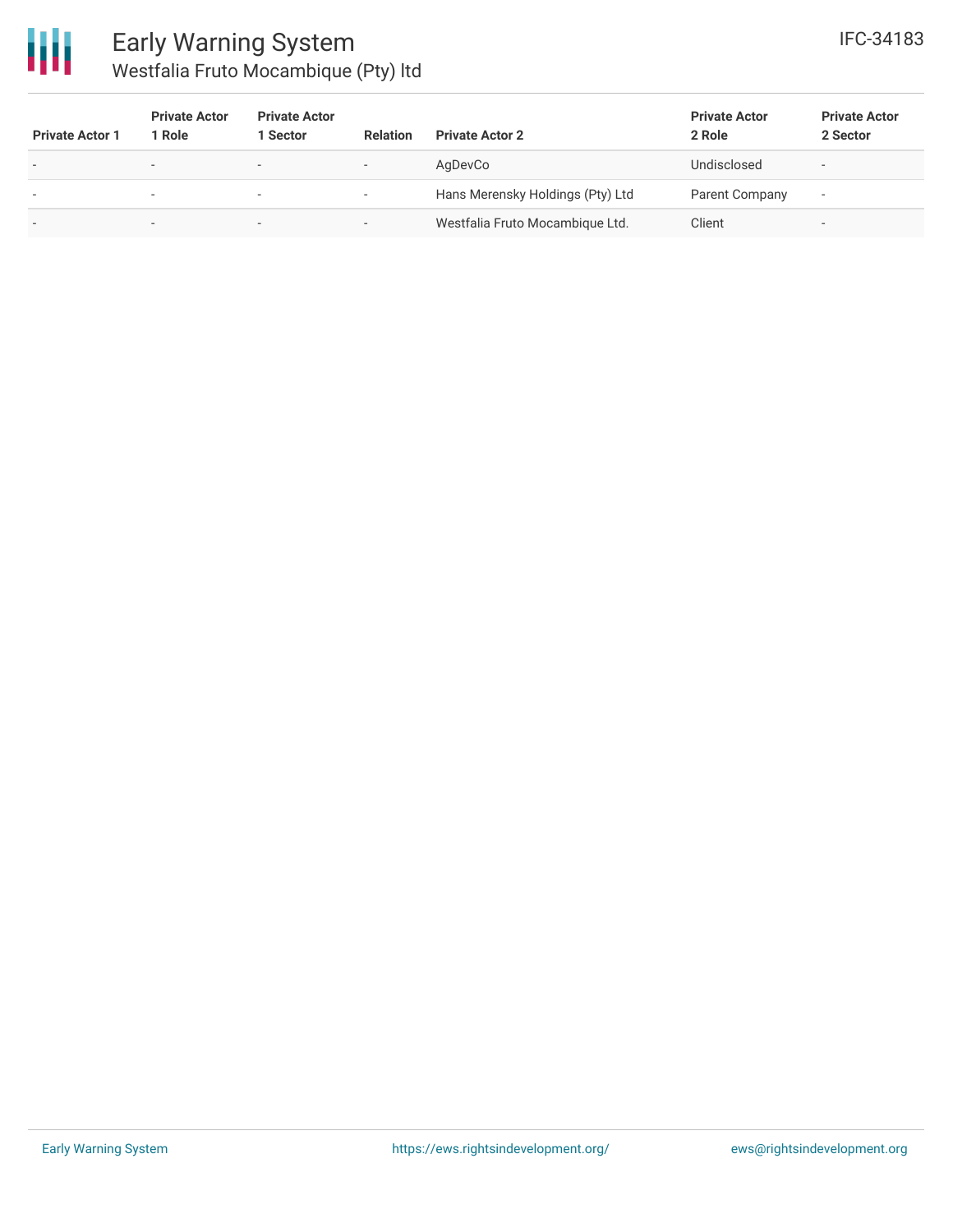

## **Contact Information**

Zac Bard, Managing Director Westfalia Limited - Hans Merensky Holdings PO Box 52288 Saxonwold 2132 South Africa Phone: +27 (0) 11 381 5753 Email: [zacb@westfalia.co.za](mailto:zacb@westfalia.co.za)

### **CONSULTATION PROCESS**

The IFC states that, at a corporate level, Hans Merensky Holdings has a community liaison officer that manages a team of social workers tasked with actively engaging and communicating with local communities mainly through monthly based meetings with community committees. As part of the new recruited Corporate Sustainability Manager role Hans Merensky Holdings has developed a stakeholder engagement policy/program to disseminate existing best practices across all business units and consistent with IFC requirements. IFC states that Westfalia will further develop a site specific stakeholder engagement policy/program to address specific issues encountered during the risk assessment phase of the proposed Mozambique operations.

### **ACCOUNTABILITY MECHANISM OF IFC**

The Compliance Advisor Ombudsman (CAO) is the independent complaint mechanism and fact-finding body for people who believe they are likely to be, or have been, adversely affected by an IFC or MIGA- financed project. If you submit a complaint to the CAO, they may assist you in resolving a dispute with the company and/or investigate to assess whether the IFC is following its own policies and procedures for preventing harm to people or the environment. If you want to submit a complaint electronically, you can email the CAO at CAO@worldbankgroup.org. You can learn more about the CAO and how to file a complaint at http://www.cao-ombudsman.org/